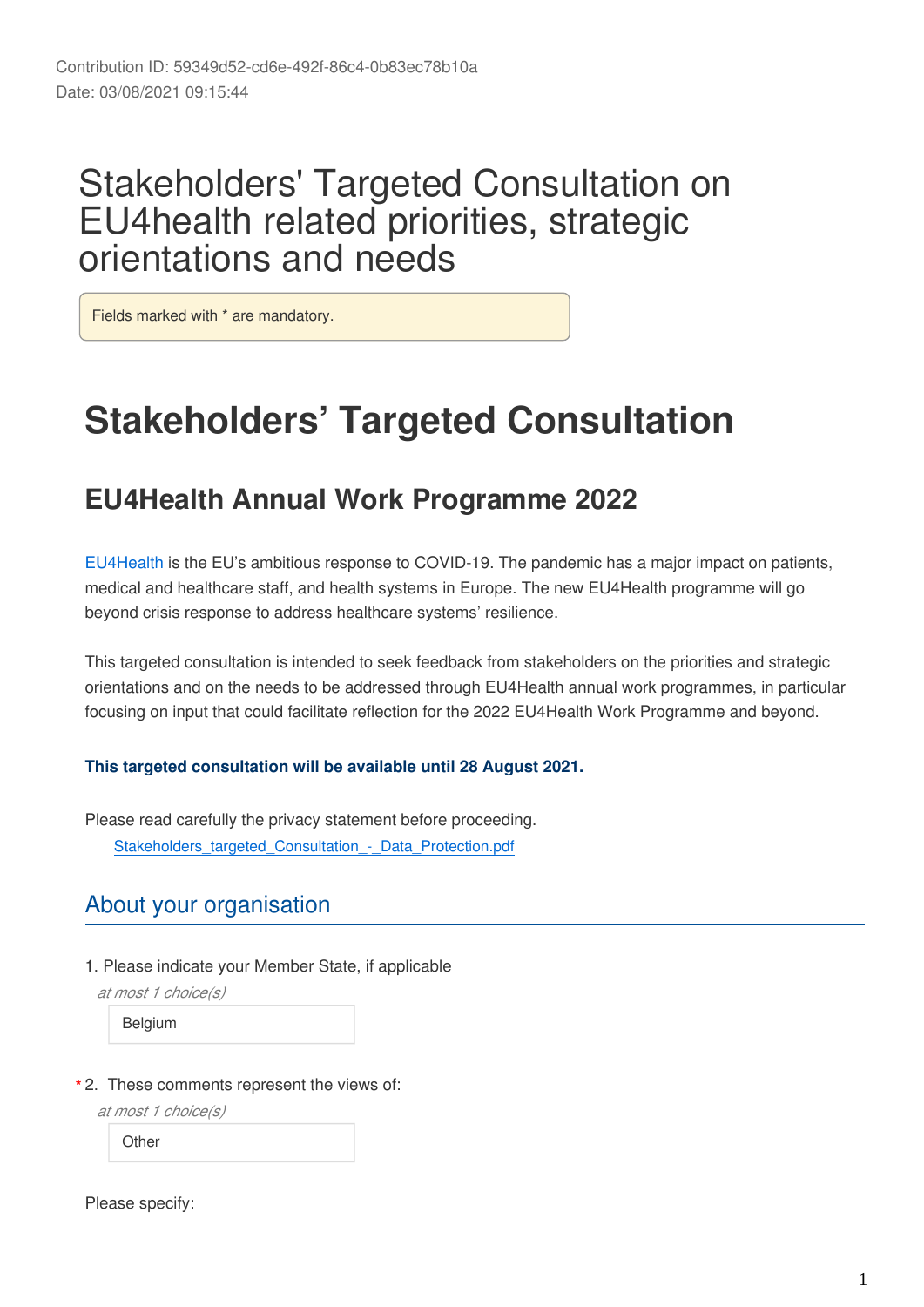European Coalition on Homeopathic & Anthroposophic Medicinal Products

#### 3. Please indicate the full name of the organisation, if applicable

ECHAMP - European Coalition on Homeopathic & Anthroposophic Medicinal Products

#### 4. Please provide contact email (optional)

pharmaceuticalaffairs@echamp.eu

## EU4Health Work Programme 2022 - strategic orientations and priorities

1. The [2021 EU4Health Work Programme](https://ec.europa.eu/health/sites/default/files/funding/docs/wp2021_annex_en.pdf)'s strategic orientations have been designed along four priority strands of actions and one transversal action (cancer).

#### In your opinion, **what are the most urgent needs to be addressed in the next programming (2022 and beyond)?**

Score from 1 (strand with fewest needs to be addressed) to 5 (strand with most needs to be addressed)

|                                       |   | 2 | 3         | 4 | 5 |
|---------------------------------------|---|---|-----------|---|---|
| Crisis preparedness                   |   |   |           |   |   |
| Disease prevention & health promotion | œ |   |           |   |   |
| Health systems & healthcare workforce | o |   |           |   |   |
| Digital Health                        |   |   | $\bullet$ |   |   |
| Cancer                                |   |   |           |   |   |

2. According to your knowledge and relating to your sector, **which are the most important objectives to be addressed by EU4Health funding?** Please choose up to five of the objectives listed below (Article 4 of Regulation (EU) 2021/522).

*between 1 and 5 choices*

- Disease prevention & health promotion (Specific objective 1)
- **Prevention, preparedness & response to cross-border health threats (Specific objective 2)**
- Enhance availability, accessibility & affordability of medicinal products, medical devices and crisis-relevant products (Specific objective 3)
- Complementing national stockpiling of essential crisis-relevant products (Specific objective 4)
- **Establish a reserve of medical, healthcare & support staff (Specific objective 5)**
- Strengthen health data, digital tools & services, digital transformation of healthcare (Specific objective 6)
- $\Box$  Enhance access to healthcare (Specific objective 7)
- Development & implementation of EU health legislation & supporting evidence-based decision making (Specific objective 8)
- Support integrated work among MS health systems (Specific objective 9)
- $\blacksquare$  International health initiatives & cooperation (Specific objective 10)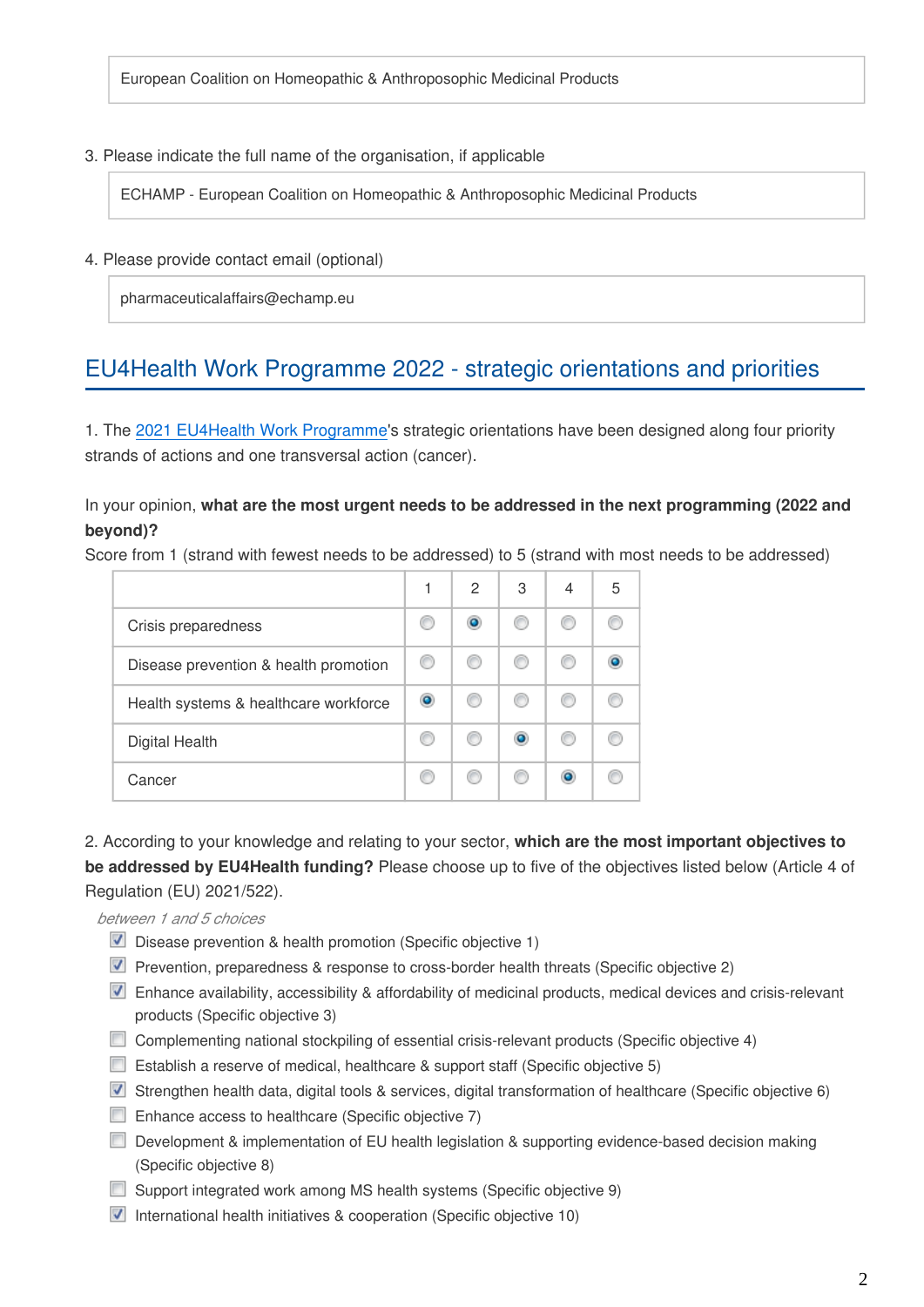#### According to your experience, **which possible actions (from Annex I of Regulation (EU) 2021/522) can be the most effective for achieving specific objective 1?**

Please choose a maximum of three actions from the list below:

*at most 3 choice(s)*

Health promotion and disease prevention throughout the lifetime of an individual and by addressing health risk factors, such as obesity, unhealthy diets and physical inactivity.

Enhance health literacy.

Strengthen collaboration on patient rights, patient safety and quality of care.

#### According to your experience**, which possible actions (from Annex I of Regulation (EU) 2021/522) can be the most effective for achieving specific objective 2**?

Please choose a maximum of three actions from the list below:

*at most 3 choice(s)*

Strengthening the critical health infrastructure to cope with health crises, by supporting the setup of tools for surveillance, forecast, prevention and management of outbreaks.

Address the collateral health consequences of a health crisis, in particular the consequences for mental health, on patients suffering from cancer, from chronic diseases and other vulnerable situations.

Investigation, risk assessment and risk management work on the link between animal health, environmental factors, and human diseases, including during health crises.

#### According to your experience, **which possible actions (from Annex I of Regulation (EU) 2021/522) can be the most effective for achieving specific objective 3**?

Please choose a maximum of three actions from the list below:

*at most 3 choice(s)*

Promote the prudent and efficient use of medicinal products, in particular of antimicrobials. Enhance the availability, accessibility and affordability of medicinal products and medical devices. Establishment and operation of a mechanism for cross-sectorial coordination following the One-Health approach.

#### According to your experience, **which possible actions (from Annex I of Regulation (EU) 2021/522) can be the most effective for achieving specific objective 6**?

Please choose a maximum of three actions from the list below:

*at most 3 choice(s)*

Strengthen citizens' access to and control over their health data.

Preparatory activities and projects for the European health data space.

#### According to your experience, **which possible action (from Annex I of Regulation (EU) 2021/522) can be the most effective for achieving specific objective 10**?

You can chose maximum one action from the list below:

*at most 1 choice(s)*

- **D** Contribute to the objectives of the programme presented by the WHO, as the directing and coordinating authority for health within the United Nations.
- **Support collaboration among Union institutions, Union agencies, and international organisations and** networks, and supporting the Union's contribution to global initiatives.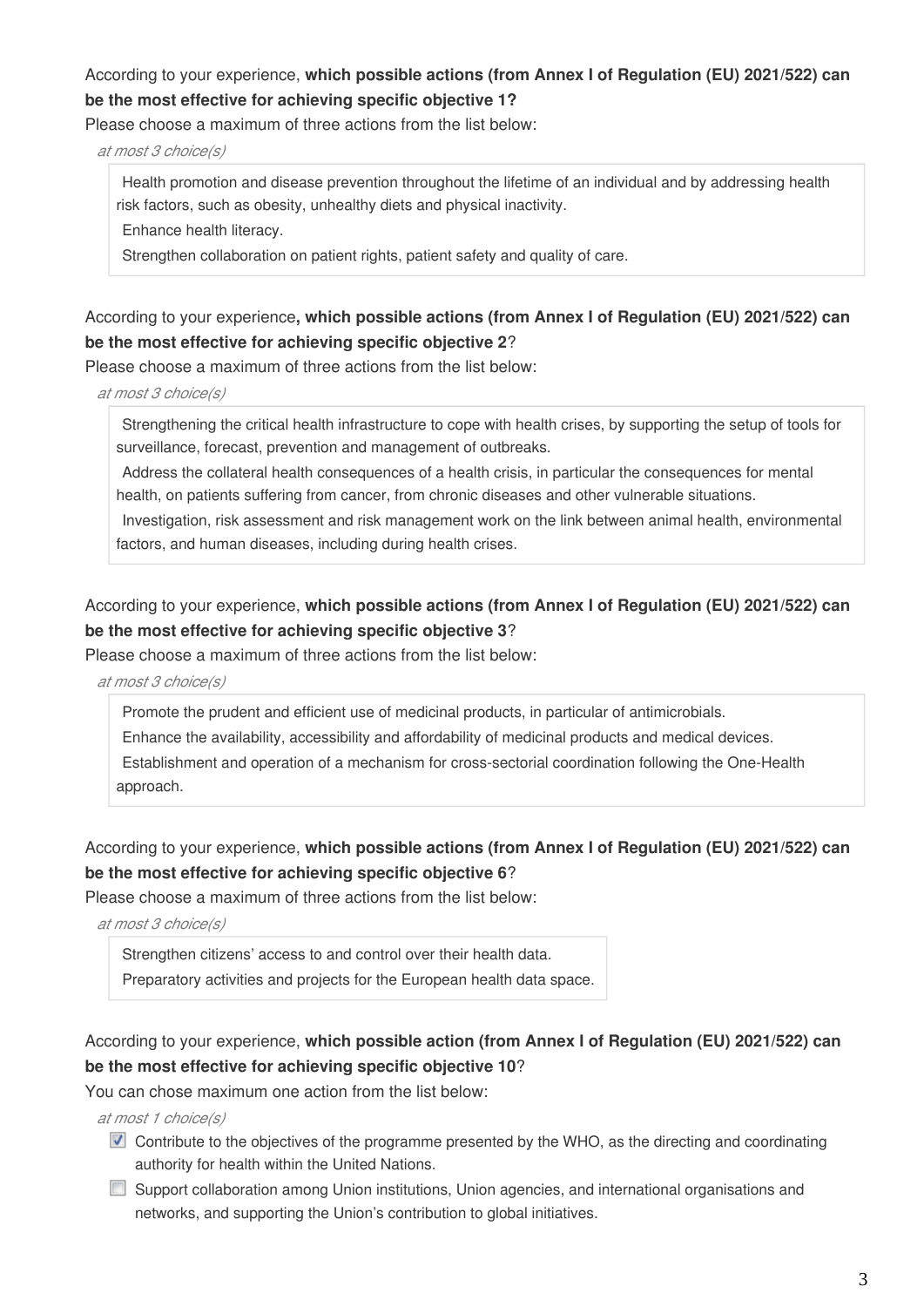Support collaboration with third countries as regards the areas covered by the Programme.

**Foster international regulatory convergence on medicinal products and medical devices.** 

## EU4Health Programme (2021-27) – other alternatives

1. **Do you have ideas or any other suggestions** in view of achieving the specific objectives of the Programme and that would provide an EU added value?

**O** Yes

 $\odot$  No

If YES, please use the format below to briefly describe other needs, challenges and the possible solutions to address them, that differ from the ones indicated in the previous section:

#### Needs and Challenges

*500 character(s) maximum*

Complementary medicine is an underestimated health resource whose full potential can be much further exploited to help reduce any unnecessary burden on health systems.

An integrative approach to healthcare combines the best options from both conventional and complementary medicine. Complementary medicines also offer solutions for self-management of minor health conditions and cost-effective options that contribute to the financial sustainability of healthcare systems.

Description of solutions proposed including (1) objectives, (2) outcomes, and (3) EU added value (i.e. how the action brings value at EU level, which is additional to the value that would have been otherwise created by Member State action alone)

#### *1000 character(s) maximum*

Objective: To evaluate and exploit the potential of traditional and complementary medicine (T&CM) for healthcare in the EU

Outcomes:

- a pluralistic approach to healthcare that balances curative treatments with preventive care
- valuable treatment options in support of health policy goals on multimorbidity, polypharmacy, chronic diseases, an ageing population and the development of safe and effective strategies to reduce the use of antibiotics
- cost-effective options that contribute to the financial sustainability of healthcare systems.

The EU can acknowledge, endorse and encourage the conscious integration of pluralism into EU healthcare as follows:

• Recognition at EU level of the rational use of T&CM allows Member States to openly explore how to harness its full potential and further integrate those therapies into their healthcare systems

• EU level R&D generates knowledge and reduces duplication of effort

Relationship with the EU4Health objectives – to which specific programme objective is the proposed solution linked?

*at most 1 choice(s)*